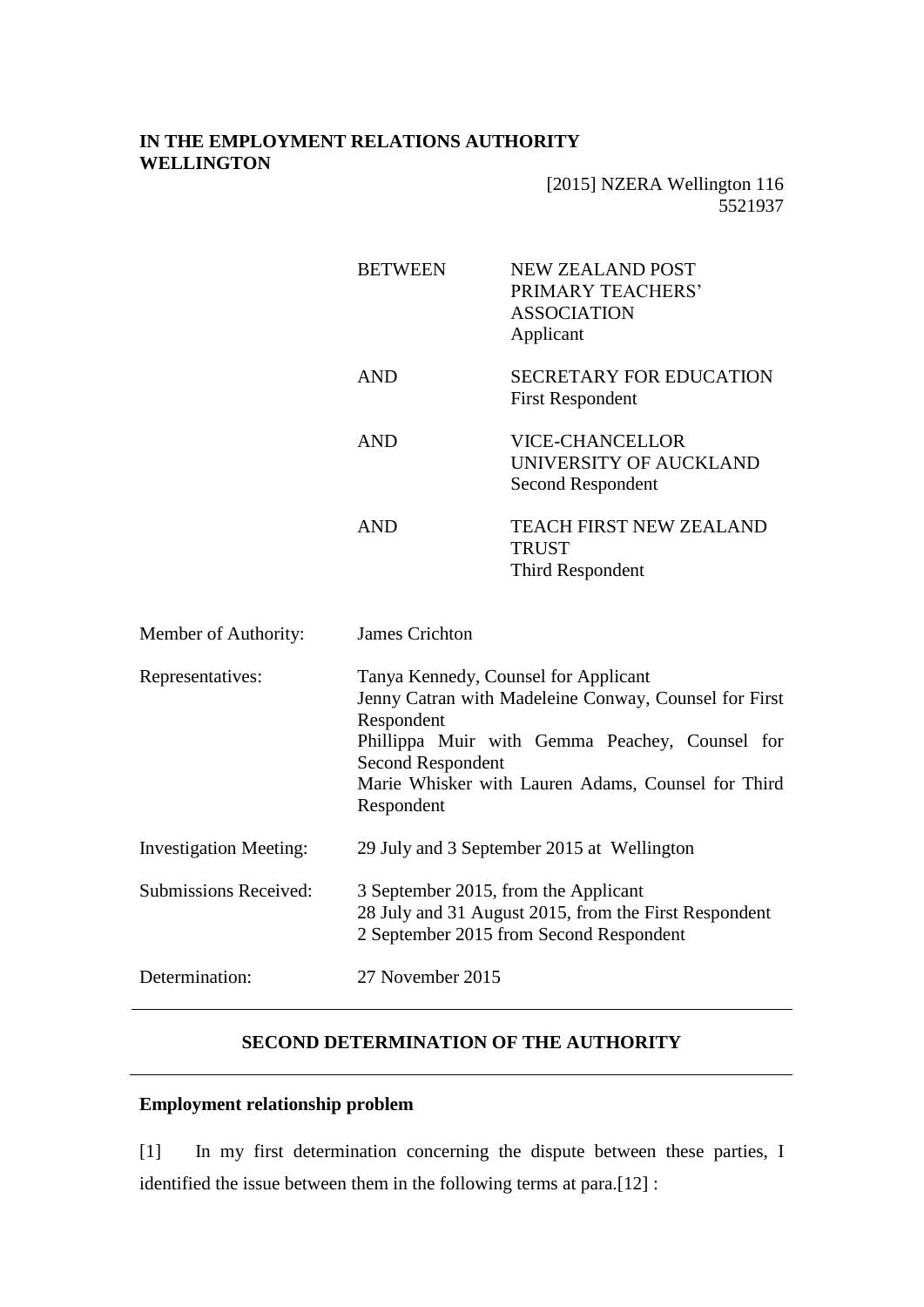[2] While that is the essence of the claim made by the applicant (PPTA), set out more fulsomely the claim is:

- (a) That the subject appointments were not advertised as required by the collective agreement and the State Sector Act 1986 (the 1986 Act);
- (b) That that process failed to give preference to the person best suited to the job;
- (c) The selection process was not either impartial or proper;
- (d) In particular, the selection process was not based on experience, qualifications and abilities relevant to teaching;
- (e) The process failed to comply with the good employer obligations; and
- (f) Some of the conditions of the appointment were inconsistent with the collective agreement.

### **The nature of the dispute**

[3] PPTA and the Secretary for Education are parties to a collective agreement which broadly covers the work of secondary teachers working in secondary schools across New Zealand.

[4] The University of Auckland provides tertiary courses of study leading typically to the conferring of undergraduate and post-graduate degrees in a wide range of academic disciplines.

[5] Teach First is a registered New Zealand trust which, for the purposes of this proceeding, has created, with the University of Auckland, a post-graduate diploma in teaching (secondary field-based) taught through the Teach First New Zealand Trust and the University of Auckland.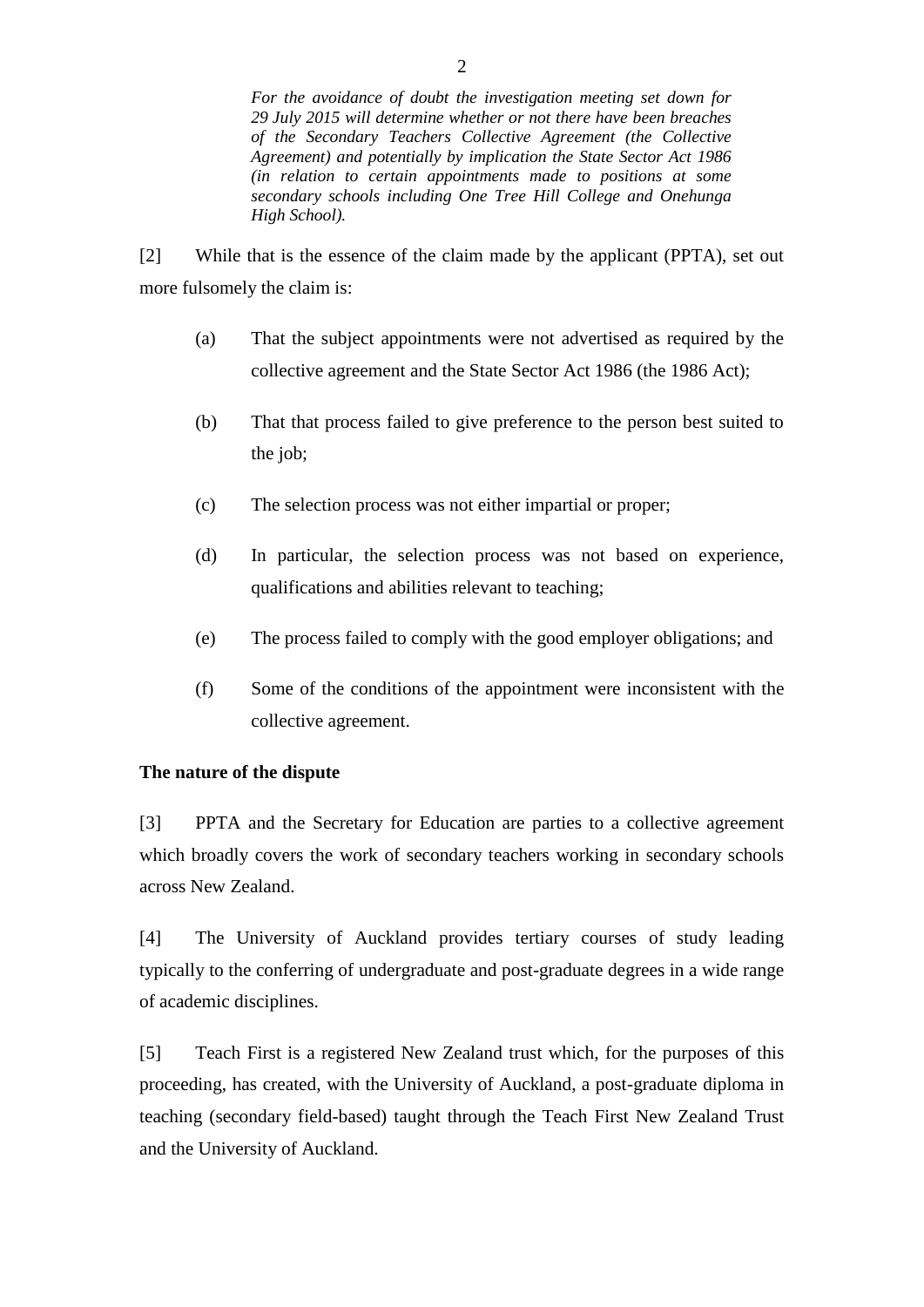[6] Critically for our purposes, this form of teacher training involves Teach First participants being employed in schools for fixed terms during the duration of the diploma and teaching students unsupervised during that process. As part of the programme, each Teach First trainee is employed in a school on a fixed term engagement which it is said complies with the law in that regard.

[7] The diploma requirements contemplate a six week residential programme of intensive study at the University of Auckland in November and December followed by employment by a host school from the beginning of the following school year for a fixed term of two years. Trainees are paid a full time salary but have a maximum of 12 hours a week contact time with students. This equates to .6 of a full time teacher equivalent and compares with .8 for teacher trainees undertaking the more usual route to becoming a certificated teacher.

[8] The balance of the working time (.4) is spent with in-school mentors (certificated teachers) and academic study towards the requisite diploma.

[9] Trainees also participate in a leadership development course run by Teach First which is separate from the diploma proper, participate in intensive study at the university during the school year and must complete research papers as well.

[10] There are university assessors who visit each trainee throughout the two years of the fixed term engagement. A three weeks practicum at other schools is provided for. To achieve a successful outcome from the programme, trainees require satisfactory course work both in school and in the away school practicum as well as meeting the Teachers' Council criteria for provisional registration.

[11] While it is apparent PPTA and the Secretary for Education appear in this proceeding as parties to the collective agreement which PPTA maintains has been breached by the programme I have just briefly described, the University of Auckland appears under protest having maintained since it filed its Statement in Reply and repeated subsequently on a number of occasions including in its submissions filed on 2 September 2015, that it has no part in the dispute.

[12] Conversely, Teach First is of course intimately involved in the issue although it is not party to the collective agreement. It is its programme which is the essence of the matter in dispute. Teach First submissions, and indeed its evidence, proceed on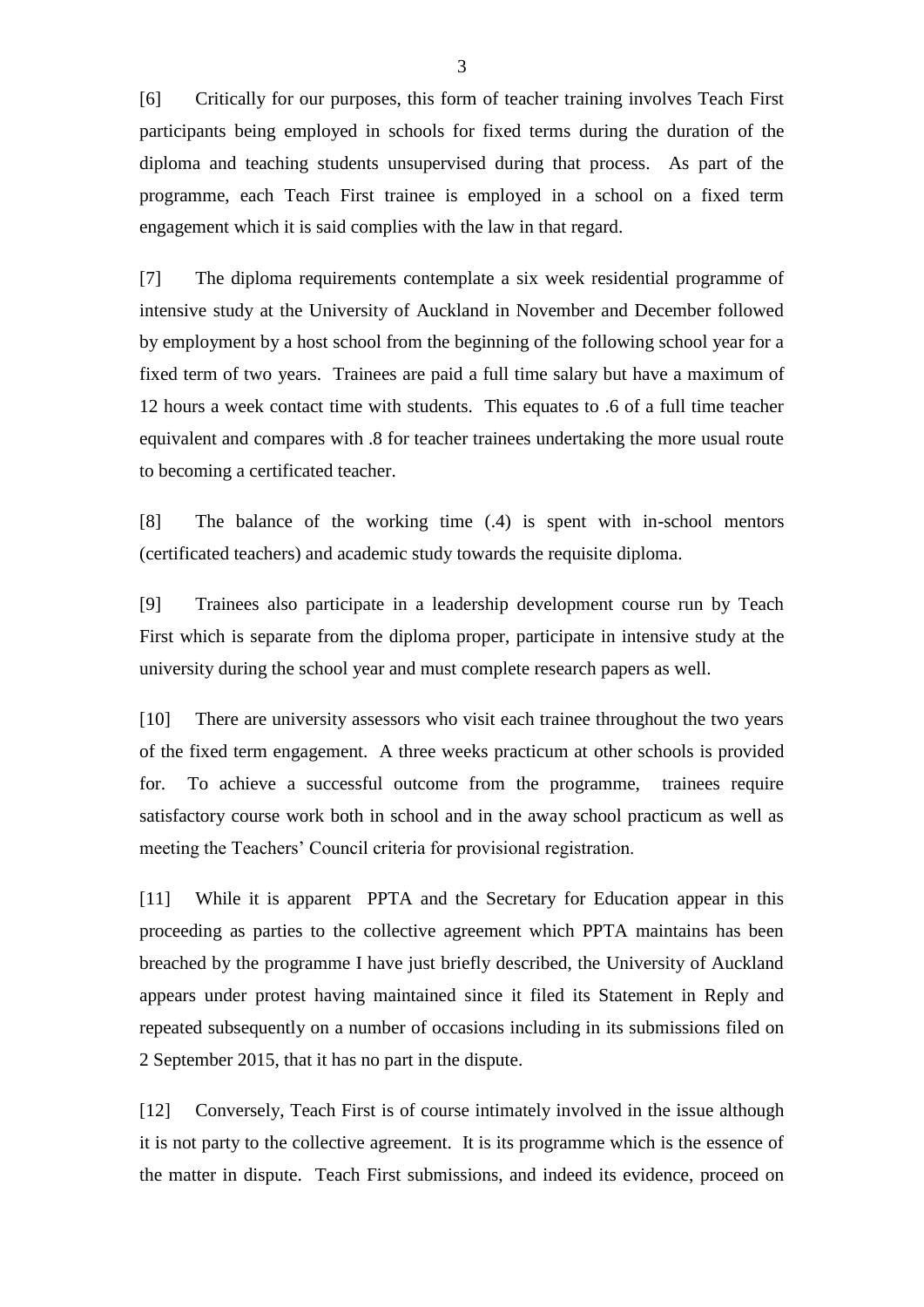the footing of firstly supporting the primary submissions of the Secretary for Education, and secondly, assisting the Authority with factual matters.

[13] Notwithstanding the disparate positions of the second and third respondents, both have been happy to rest primarily on the submissions made by the Secretary for Education in relation to this matter.

### **The PPTA's position**

[14] The PPTA says the positions occupied by Teach First trainees in secondary schools are teaching positions and therefore the normal rules that apply to such positions ought to apply to Teach First positions.

[15] This means, for instance, the incumbent must have either a limited authority to teach (LAT) or be a registered teacher, and that the work performed by the incumbent is the work of instructing students and is therefore covered by the collective agreement.

[16] The Education Act requires that only persons having teacher registration or a LAT may occupy a teaching position and there is a defined process for advertising and selecting persons to fill teaching positions including the requirement the best person for the job must be appointed. In that regard, the collective agreement and the State Sector Act are intertwined because the one refers to the other. Pursuant to s.77A of the 1988 Act, and clause 3.1.1 of the collective agreement, schools are obliged to be good employers and the terms of s.77A set out what that means. Amongst other things, those intertwined provisions require the *"impartial selection of suitably qualified persons for appointment"*.

[17] Similarly entwined provisions found in clause 3.2.1 of the collective agreement and s.77G of the 1988 Act require the appointment of the best person for the job.

[18] PPTA say one of the ways in which the *"best person"* test is able to be met is through widely disseminated advertising and again the collective agreement is instructive because it provides at clause 3.2.2(a) that vacant positions will generally be required to be advertised in the *Education Gazette*. Broadly, permanent full time and part time positions and long term relieving and fixed term full time positions of more than one term are all required to be advertised in this way.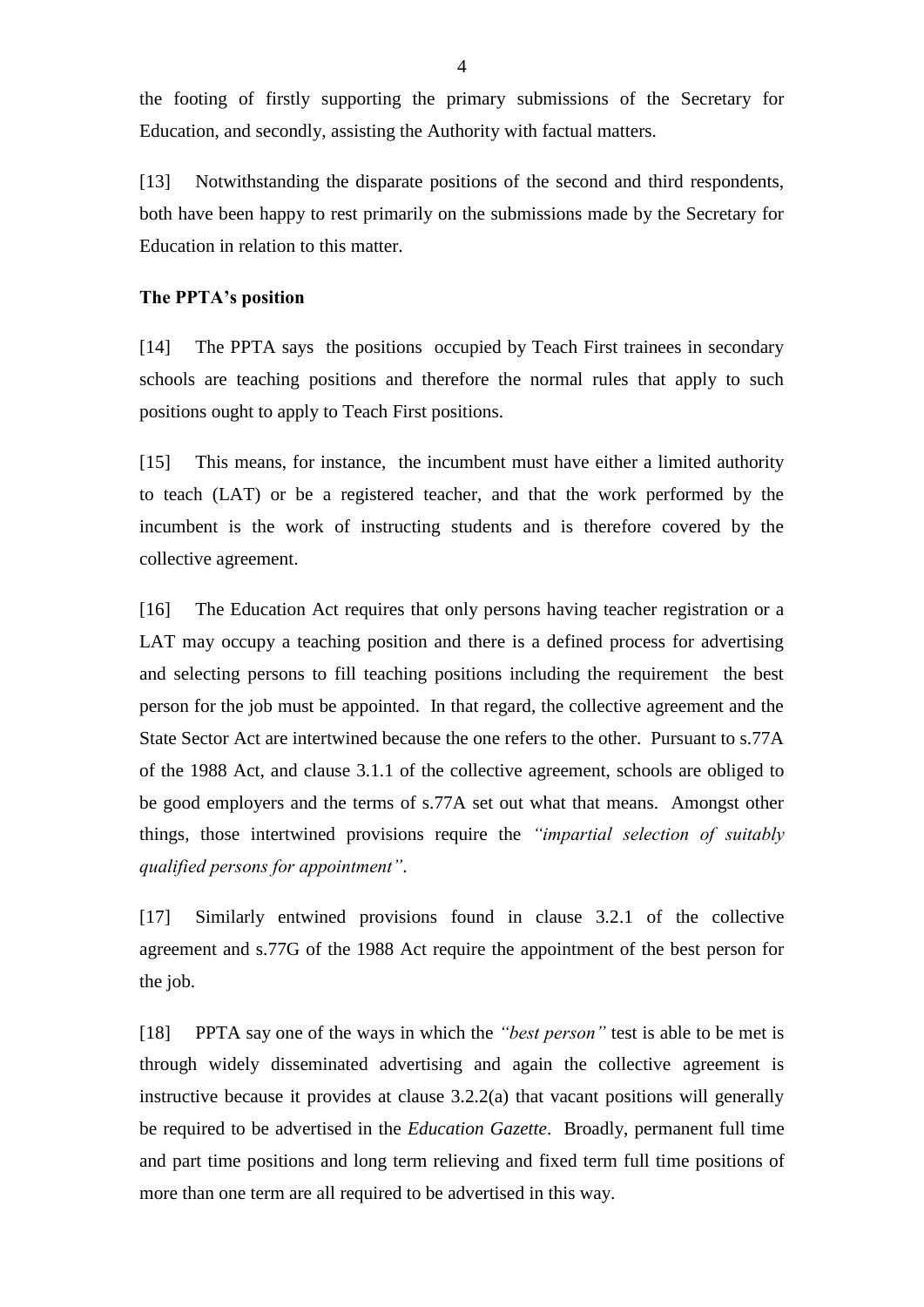[19] It is common cause that none of the positions in dispute in the present proceeding were advertised, either in the *Education Gazette* or elsewhere so the PPTA contends it follows inexorably that the process is in breach.

[20] In addition to those matters touching on the collective agreement and the 1988 Act, PPTA also compares and contrasts the Teach First programme with the alternative initial teacher education (ITE) programmes, noting students studying ITE are neither employed by schools, nor paid, nor able to teach students without a registered teacher supervising them.

#### **The Secretary for Education's response**

[21] Submissions for the Secretary for Education (Education) say the positions occupied by the Teach First trainees are *"not teaching positions"* but are in fact *"specially formulated, supernumerary Teach First positions"*. Education says the candidates are selected through a rigorous process and host schools are required to comply with the 1988 Act and the collective agreement.

[22] Education maintains the positions are *"not vacant positions or teaching positions"* and by virtue of being *"part time"* are not required to be advertised in the *Education Gazette*.

[23] Education says the positions are *"inextricably linked"* to the diploma programme taught through the University of Auckland and the positions the trainees occupy *"do not reflect any teaching vacancy, as the students taught by the Teach First participants would otherwise be absorbed into other existing classes"*.

[24] Moreover, I am urged not to look at the obligations in the collective agreement and the 1988 Act in isolation but to reflect on what Education calls *"four overlapping decisions: approval of the programme, enrolment, employment and LAT"*.

[25] The University must approve candidates for the programme because it has to teach the programme and the participants must be able to obtain a LAT from the Education Council before that person can participate in the Teach First programme.

[26] Moreover, Boards of Trustees have an obligation to determine how their school is to be staffed and it is submitted that in relation to the evidence I heard from Onehunga High School and Papatoetoe High School, those schools *"redesign their*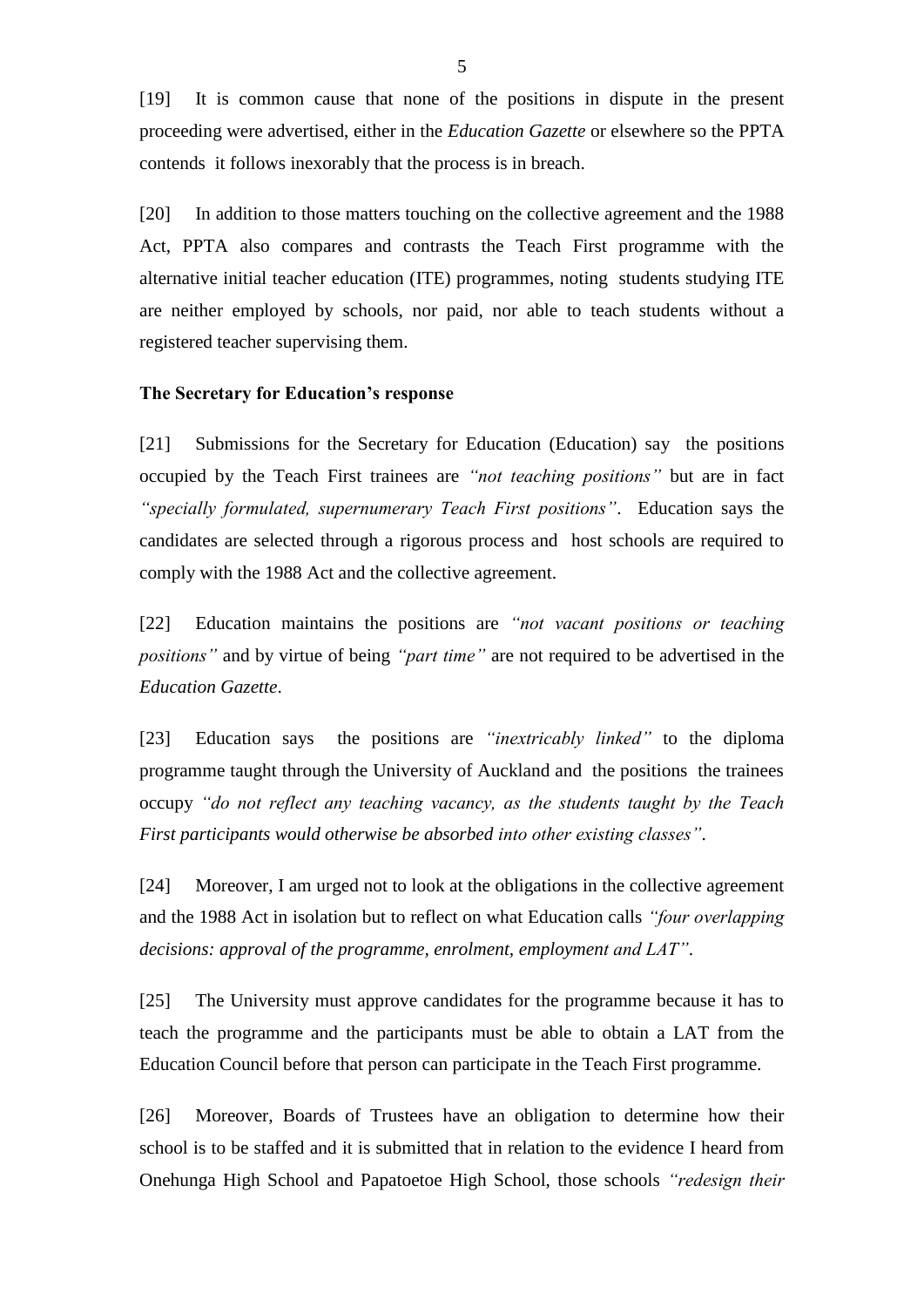*timetable to accommodate a supernumerary Teach First student*. They did this by reducing their class sizes …".

[27] Education says that Boards must be good employers, are required to act independently and many of the provisions which PPTA relies upon do not apply because it is contended the Teach First positions are temporary positions. If that is accepted then s.77H of the 1988 Act does not apply and PPTA is accused of being *"highly technical"* in its interpretation of these obligations.

[28] Education maintains the recruitment and appointment process is robust and amongst other things contends that appointment is on merit, that the best person for the job is appointed although it appears to accept the pool of persons who can be considered for appointment for any Teach First vacancy must by definition exclude all registered teachers which rather calls into question the submission the best person for a vacancy within what can only be characterised as a teaching role, may not be a registered teacher.

[29] PPTA is also accused of being highly technical in its submission that the schools themselves ought to advertise the positions and it is suggested that requirement goes further than is required by any of the leading cases such as *Principal of Auckland College of Education v. Hagg* [1997] 2 NZLR 537.

[30] That may be so but it does rather avoid the practical reality (on which PPTA dwells) that the participants in the Teach First programme are actually on the staff of the host school for a two year period so it is difficult to escape the practical conclusion the host school is the employer of the participant. If, as PPTA maintains, the participant is filling a role within that school that might otherwise have been occupied by a person recruited in the more traditional manner, then the logic PPTA applies has some attraction.

[31] In effect, all PPTA is saying is if the school is the employing body (which is common cause), it is difficult to see why some other entity ought to recruit the trainee and that fact ought to have the effect of avoiding the usual obligations of the employer.

[32] It is true that the host schools interview the recommended candidate before appointment, but they do not make any real selection; in effect, all they are asked to do is to accept or reject the proffered candidate.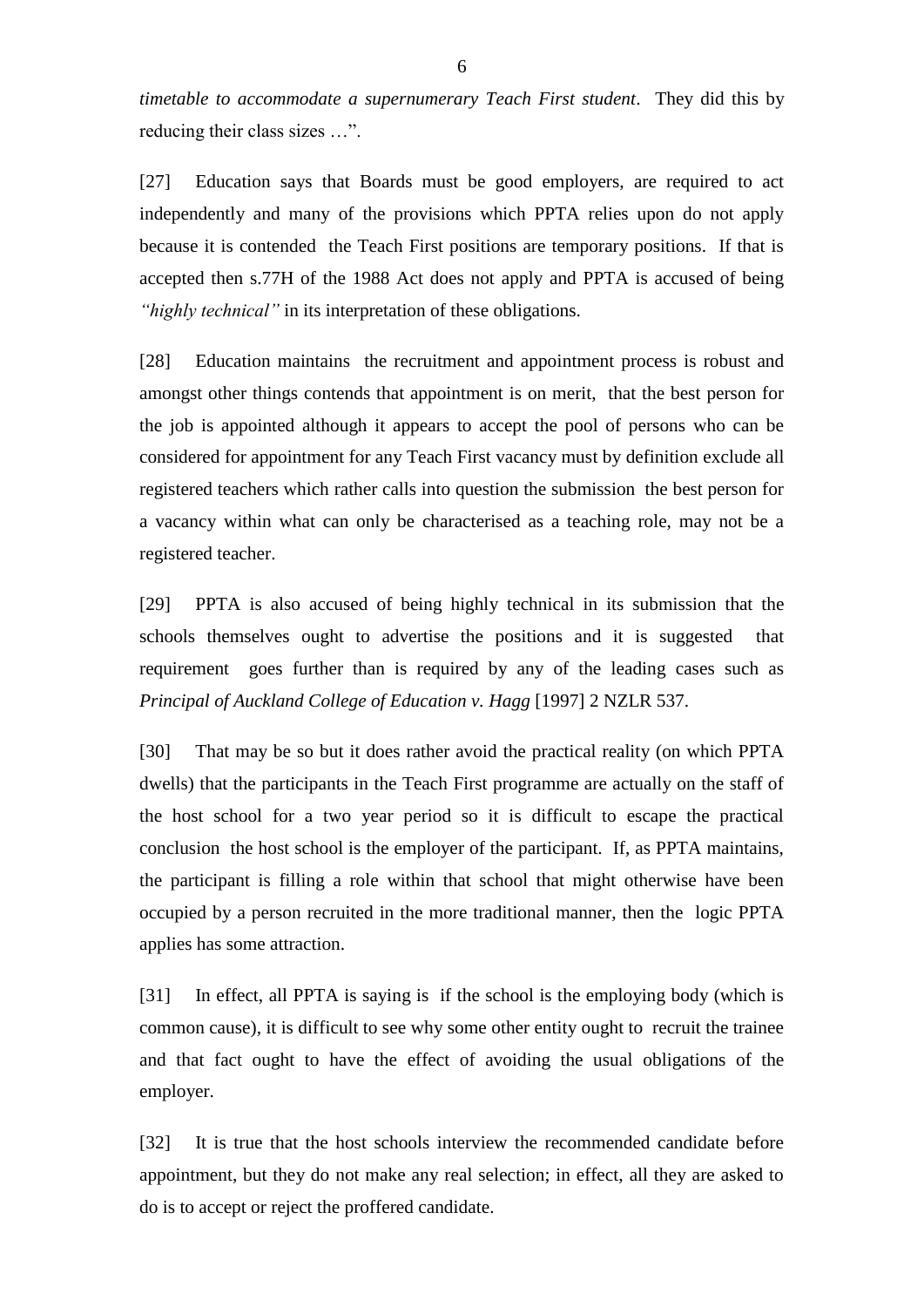[33] Education says the subject positions in host schools are effectively *"Teach First positions"* and not strictly speaking *"teaching positions"* at all. Furthermore, Education contends that if PPTA is challenging the validity of the concept of a Teach First position, then its remedy is a judicial review of the decision made by the then Teachers Council in 2012 under the Education Act. But with respect, that proposition misconceives PPTA's view; PPTA simply says the Teach First programme does not comply with either the 1988 Act or the collective agreement.

#### **Issues**

[34] I need to consider the following specific questions:

- (a) Are these teaching positions;
- (b) Are the positions part time;
- (c) Are they supernumerary positions;
- (d) Are the positions properly advertised; and
- (e) Is the best person selected?

#### **Are these teaching positions?**

[35] In my judgment, this is the fundamental question because everything flows inexorably from the answer to this question. If the positions in question are teaching positions, then it would seem to follow that the relevant other factors, that plainly apply to teaching positions, are in play.

[36] Conversely, if the subject positions are not teaching positions but some other kind of position, then arguably the provisions on which PPTA relies can be avoided.

[37] I have concluded on the basis of the evidence I heard and the helpful submissions from counsel that these are teaching positions. Indeed, I find it difficult to escape that conclusion; whatever else is true, the Teach First participants who are involved are in front of classrooms, providing instruction to students, and on any reasonable construction of the relevant provisions, that constitutes teaching.

[38] In this connection, I simply do not accept the submission made for Education to the effect there is no clear definition of either a teacher or a teaching position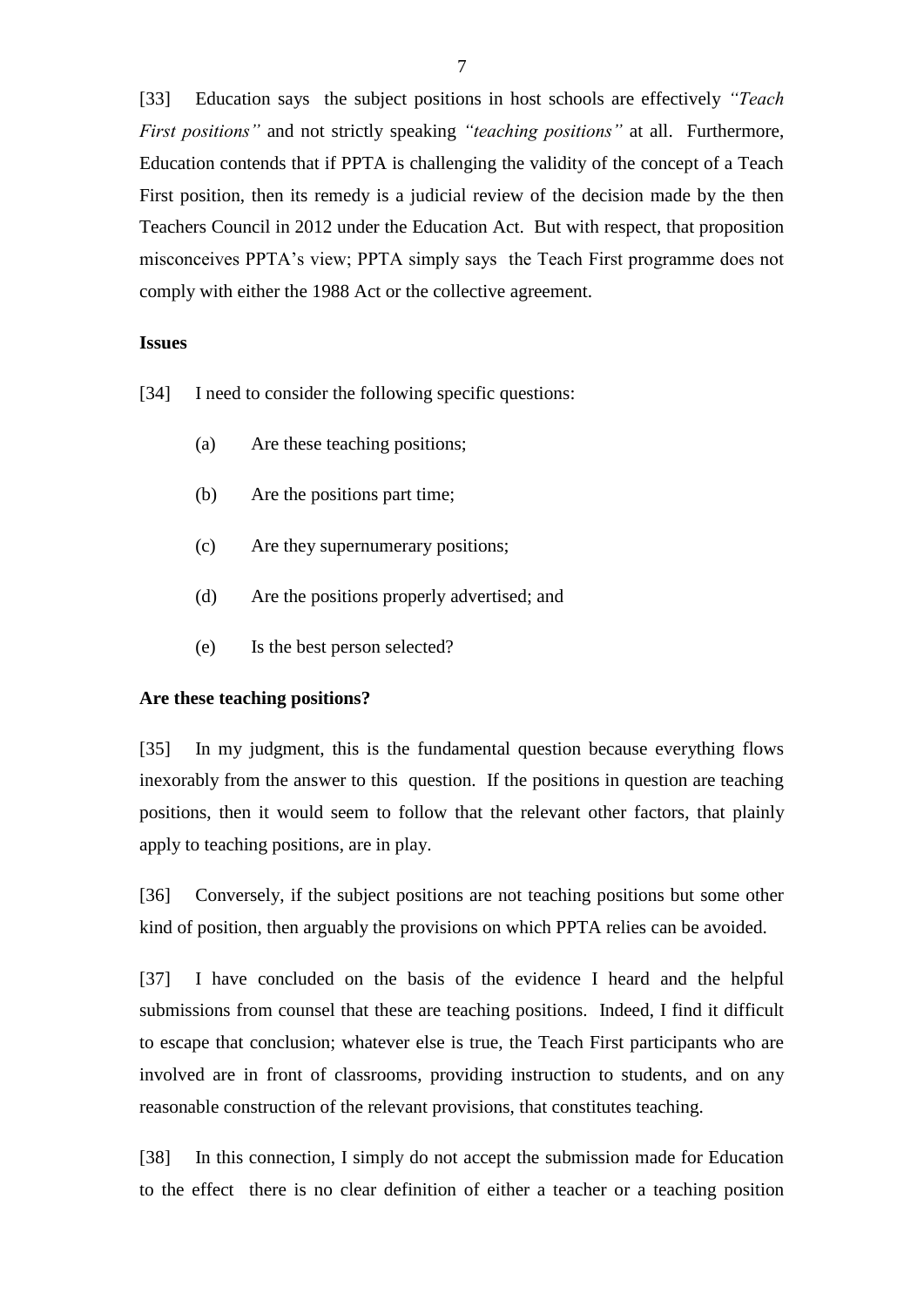because even if, as Education submits, there are a variety of definitions offered across a range of statutes, it is difficult to escape the conclusion that in ordinary common parlance, we understand a teacher to be a person who instructs students.

[39] Moreover, there is a perfectly satisfactory definition in the Education Act 1989 at s.120 which defines a teaching position as a position that *"requires its holder to instruct students; …"*.

[40] That seems to be precisely the category of person we are talking about and in my view, if it is accepted Teach First trainees are occupying teaching positions within the meaning of that expression in the Education Act, then it is difficult to escape the conclusion that the provisions of the collective agreement and the 1988 Act must apply.

[41] I do not accept the contention offered by Education these positions are *"specially formulated as Teach First positions"*; all of the evidence suggests that what Teach First trainees are doing is providing instruction to students, and that means they are occupying a teaching position and if they are occupying a teaching position within the meaning of the Education Act, then it seems to me the normal rules ought to apply.

#### **Are the positions part time?**

[42] Having rejected Education's submission these positions are somehow a special category of Teach First positions, a special category which is not mentioned in any of the provisions of the collective agreement or in statute law, the next question is whether the positions are part time or not. The importance of this question is simple; Education says they are part time and therefore clause 3.2.2 of the collective agreement does not apply. Clause 3.2.2 of the collective agreement is the clause which mandates advertising in the *Education Gazette* in certain defined circumstances. It is contended that if these positions are part time, then they need not be advertised.

[43] I do not accept these positons are part time. Teach First trainees are employed for a two year fixed term engagement and paid on that basis. In my judgment these are fixed term full time positions of more than one term and accordingly fall squarely within the terms of clause 3.2.2. It follows these provisions must be advertised in accordance with the collective agreement because they are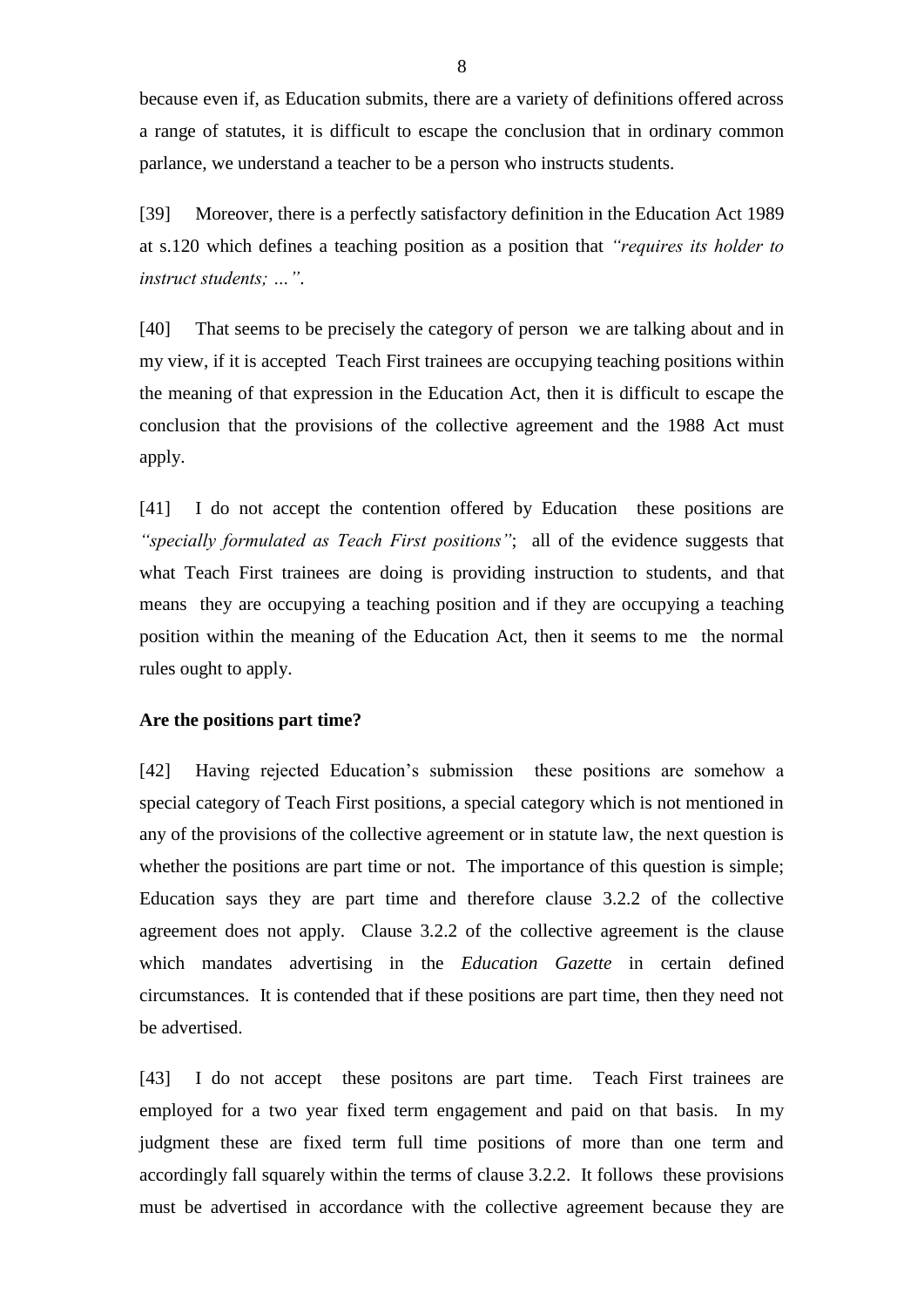teaching positions within the coverage of the collective agreement and clause 3.2.2 is directly applicable.

[44] I reach this conclusion even if it could be argued s.77H of the 1988 Act does not apply because the section specifically excludes from its ambit acting, temporary, casual or relieving situations and it could perhaps be argued the Teach First positions in host schools by virtue of their only existing for two years fell within that category.

[45] But again, the issue of whether the position is part time or not is almost a supplementary question because if, as I have already established, the positions occupied by Teach First trainees are not some special category of position but ordinary teaching positions, then the way in which those positions have to be filled is stipulated by Part 7A of the 1988 Act which provides generally for personnel provisions in the education service and the intertwined provisions within the collective agreement. In terms of those respective provisions, there is a defined process once an employing Board has determined to fill the position and it is not available to the host Board to, as it were, make up its own process: *Hagg*.

### **Are the positions supernumerary?**

[46] I am not persuaded the positions are in any special category including supernumerary. As witnesses for PPTA make clear, a reference to a supernumerary position in the education sector confers a particular term of art and the meaning of supernumerary in education is not congruent with the meaning attributed to the word in Education's submissions on this point.

[47] Moreover, the short point is, given my considered view the positions adopted by Teach First trainees are teaching positions, it matters not at all what schools call them; the collective agreement and the operative statute both apply.

#### **Were the positions properly advertised?**

[48] I am satisfied the positions were not properly advertised in accordance with the statutory enactment or the collective agreement. Clause 3.2.2 of the collective agreement and s.77H of the 1988 Act both require notification of the vacancy such that suitably qualified persons can apply. Indeed, the collective agreement provision requires advertising in the Education Gazette for positions that qualify; I find these positions do qualify, as I have already made clear.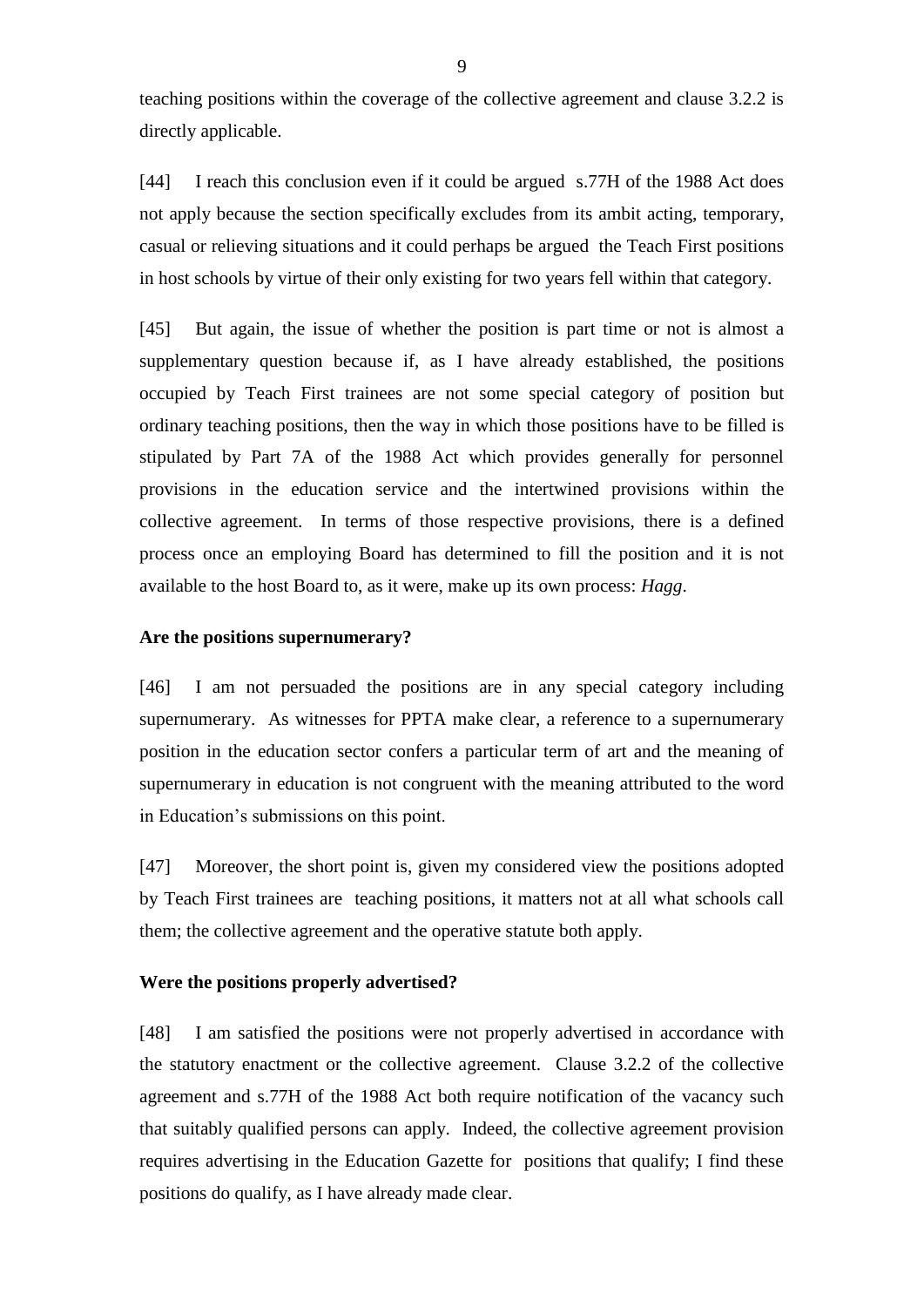[49] Given my conclusion these are teaching positions it follows the advertising regime is not optional but mandatory. I conclude these positions were not properly advertised in accordance with the law.

#### **Is the best person for the job appointed?**

[50] The relevant provision in the statute is s.77G: it simply provides an employer making an appointment must appoint the best person available to the position.

[51] In that regard, I accept PPTA's argument that by excluding all certificated teachers from any ability to aspire to positions advertised as *"Teach First"* positions, the programme is effectively ensuring it is less, rather than more, likely s.77G will not be complied with.

[52] This is for the very straightforward reason a role in a school of a teaching position would best be occupied by an already certificated teacher.

[53] Nor am I attracted by Education's argument there is a rigorous process adopted by both Teach First and the University of Auckland in selecting persons to become Teach First trainees. The fact is the employer is the host school Board and that entity has virtually nothing to do with the selection process notwithstanding the fact it subsequently becomes the employer of these individuals once they have been through the recruitment process. In effect, the employer is being held at arm's length from the recruitment and selection process and it seems to me that on any reasonable construction of both the collective agreement and the 1988 Act, the employer carries the onus.

[54] For instance, s.77G of the 1988 Act refers to an *"employer"* and s.77H does likewise. Given it is common cause the employer of the trainees is the host school Board, it seems to follow logically that the employer Board cannot have fulfilled its legal obligations. There is nothing technical about this conclusion; it is simply what the law says.

[55] Teach First and the University of Auckland say their robust process has produced large numbers of applicants for each available place, that as a consequence they have been able to select the very best applicants and then promote them to positions within the host schools.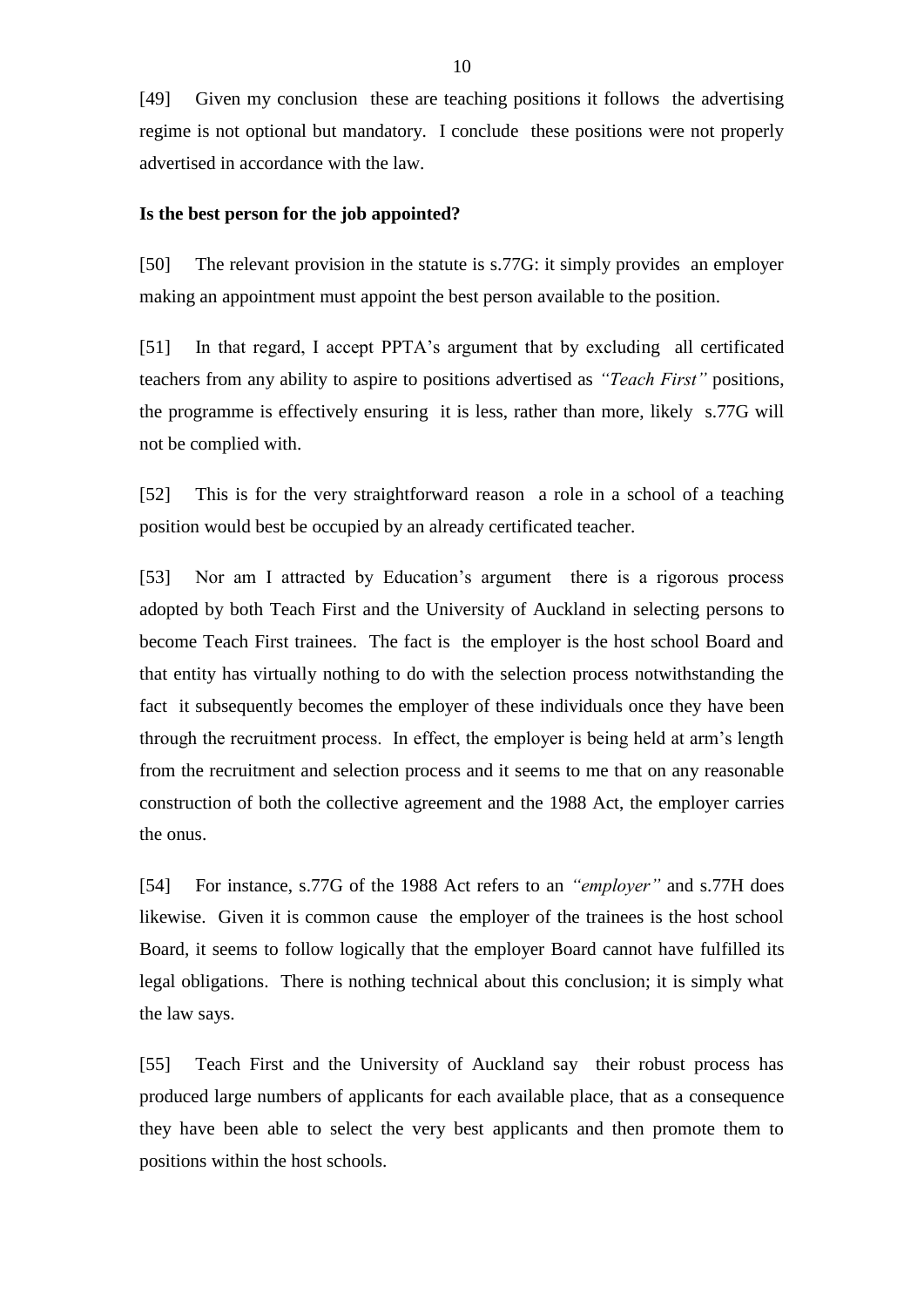[56] But because, by definition, the only persons who may apply for Teach First traineeships are persons who are not currently registered teachers, it seems difficult not to conclude a whole tranche of potentially better, or best, qualified people are not being considered and that means s.77G and its entwined collective agreement provision is not being complied with.

#### **What are the obligations of the host Board?**

[57] The host Board's obligations are clear. They are employing Teach First candidates to provide instruction to students albeit on a reduced basis than would apply if those candidates were replaced by certificated teachers. But the fact remains the Teach First internees are providing tuition and on that basis, I am satisfied host school Boards have not fulfilled their legal obligations in terms of both the 1988 Act and the collective agreement.

[58] In order for there to be a role for a Teach First trainee to fulfil, there must be a vacancy. It seems to me sophistry to say the Teach First roles are somehow *"manufactured"*. I put the suggestion of *"manufacturing positions"* to Mr Gall, the principal of Papatoetoe High School who gave evidence at my investigation meeting and he agreed with the characterisation.

[59] But, however the positions are created and whether they are manufactured or not, they are positions requiring an individual to provide instruction to students which means the Education Act, the State Sector Act and the collective agreement are all triggered to require the time honoured process.

[60] I do not accept Education's submission there is a sort of new category of Teach First position within the education sector. That is certainly a manufactured reality. If Teach First trainees are providing instruction to students then they are occupying a teaching position and if they are occupying a teaching position, the Board has obligations to meet which have been very eloquently set out by the Court of Appeal in *Hagg*:

> *The object of sections 77G and 77H, and of the parallel provisions of clause 3.2 and 3.3 of the collective employment contract is obvious enough. It is to ensure that such appointments are made openly and on merit. The requirements cannot be waived by employer or employee. They cannot contract out. … There are two public interests involved. One is the interest of the public at large in securing and ensuring an open system for appointments on merit to a*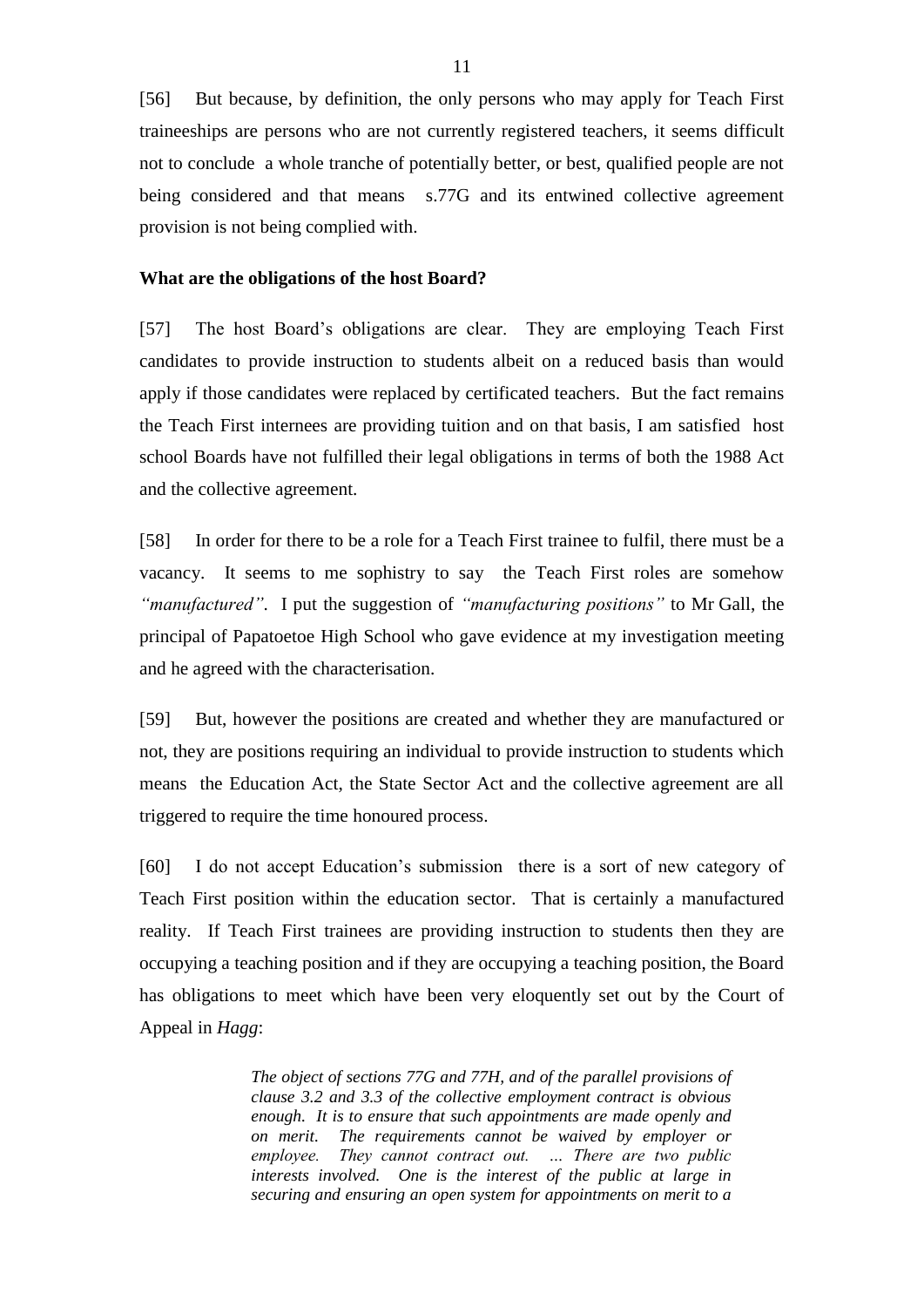*major part of the public sector, the education service. The other is the interest of other potential applicants who might have applied when the … appointment was advertised …"*

[61] Those words have the same force today as they had when they were written and I am satisfied the effect of the Teach First arrangements are to seek to abrogate the usual rules by purporting to create a new class of employee which somehow avoids the effect of the collective agreement and the relevant statute law.

#### **Determination**

[62] For reasons which I hope are transparent, I have concluded that the present arrangements by which Teach First is promoting its teacher training regime are in breach of the collective agreement and the State Sector Act 1988.

[63] If there are vacancies in secondary schools which involve the instruction of students (teaching positions), then those vacancies ought to be advertised in the usual way in the *Education Gazette* in accordance with the requirements of clause 3.2.2 of the collective agreement and appointments made to the subject vacancy in accordance with s.77G of the 1988 Act and clause 3.1.1 of the collective agreement.

[64] Anything less than that seems to me to not comply with the collective agreement or the operative statute, the latter providing a comprehensive collection of principles the legislature has determined ought to inform personnel matters in the education sector.

[65] I am satisfied that if there is to be a construct within the education service which allows Teach First to progress its particular vision of teacher training, that will need legislative amendment and amendment to the collective agreement as well.

[66] For the avoidance of doubt, I am satisfied there are breaches of clause 3.1 and 3.2 of the collective agreement together with breaches of s.77F and s.77G of the State Sector Act 1988. I consider that s.77H may not have been breached, but only because I think it could be argued the proviso in the section might exclude the particular terms of the two year appointment to a host school.

[67] While I have not dwelt in this determination on a breach of s.77F, that section requires the employer (for which read the host Board for these purposes) to act independently in matters relating to the appointment of staff. Given the nature of this programme, it seems to me impossible for boards to act independently and indeed